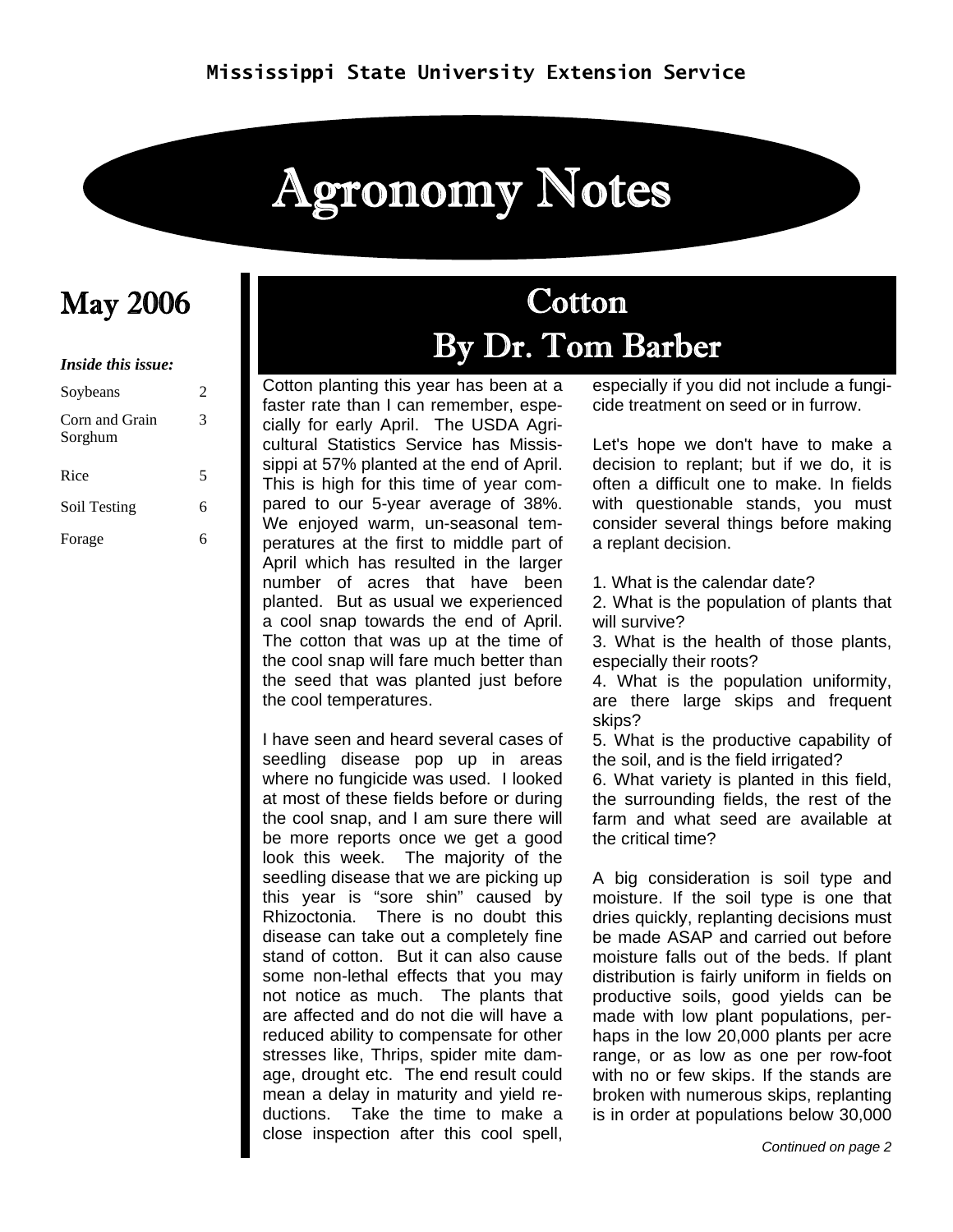plants per acre, depending on the size and frequency of skips. Some interesting data has come out of Louisiana and Georgia on skip size and replanting. The preliminary data suggests that if you have 10-12 skips that are 3 foot or longer in 80 foot of row, then a re-plant will probably be justified. In some cases a grower may "spot-in" areas of the field with his planter. Calendar date is significant; a stand you would plow up on May 1 would probably be kept on May 25.

If replanting is necessary, continue to use fungicides, especially if the first stand died from seedling disease. Use a burn-down herbicide to kill the old stand of cotton and any weeds that may have emerged on the row.

Always remember "If you have enough cotton left to make the decision difficult, you probably have enough to keep."

### Soybeans By. Dr. Alan Blaine

Two-thousand and six has set another early planting record for Mississippi. Although our earliest planted soybean crop ever, it has not been the easiest we've ever dealt with. As a matter of fact this is probably the most difficult ever.

The crop report ending April 30th had MS 87 percent planted versus our five year average of 58 percent. Due to numerous factors it would not surprise me if 20 percent of this planted acreage had to be replanted.

Normally, March and April are a couple of our wettest months; however, that was not the case this year. Ironically, the earliest planted acreage experienced fewer problems and this has been more of the norm the past few years. Although concerns existed regarding cold weather the earliest plantings have been our most trouble free and highest yielding in recent years.

Acreage planted prior to April 1<sup>st</sup> faired pretty well but plantings after that experienced erratic emergence due to a shortage of moisture and soil crusting. Many areas dried out pretty fast and on top of a moisture shortage a hail storm that hit the state on April  $7<sup>th</sup>$  compounded the problem.

Plantings that occur early have several advantages versus plantings in late May/June, but I observed several in field problems that were avoidable.

1. As moisture became limiting many increased

planting depth. I understand the concern but this is not a practice to utilize early in the year as opposed to late. I might plant 1  $\frac{1}{2}$  inches deep but that would all depend on the five day forecast. Dry, shallow plantings are preferred versus deep planting, early. Just as soon as you plant deep you will get a hard packing rain complicating emergence.

- 2. Another problem was inadequate planting depth. As soil conditions change during the day or on varying soil types it is imperative that depth be monitored. Many fields have skippy stands because the seed was too deep or on top of the ground.
- 3. As seedlings struggled in many fields a hail storm compacted soils making emergence even more difficult. Rotary hoeing helped in many situations but additional moisture was needed to complete germination/aid in softening some soil types.
- 4. Where it remained dry many needed to wait until we got a rain to see what would emerge. Some pulled the replanting trigger too quick. Where it was dry and emergence would not continue until it rained replanting should have followed a rain event versus planting dry twice.
- 5. Seed quality varied among some varieties. For this reason I would try to take delivery of seed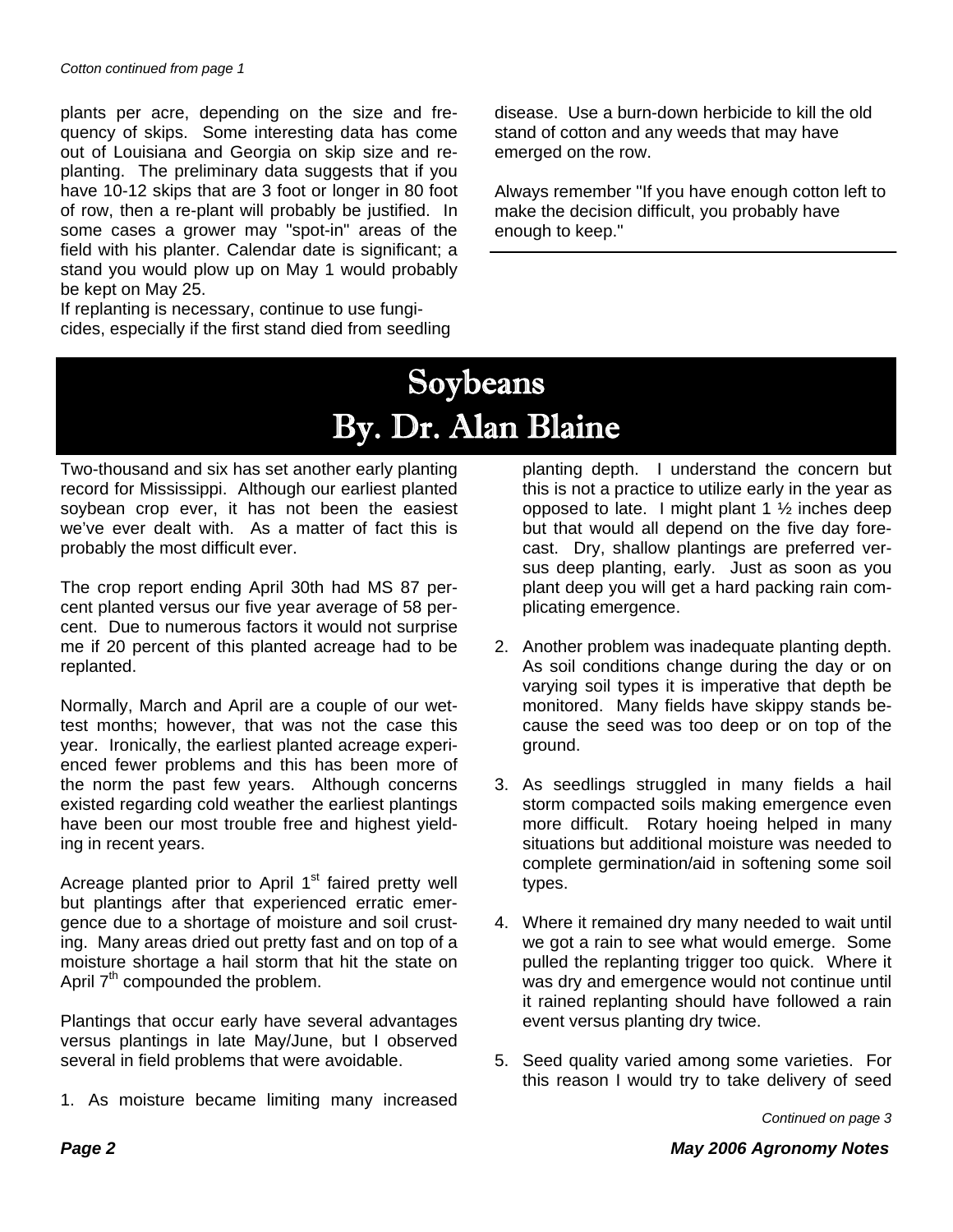as early as possible. This would give you an opportunity to conduct further vigor tests if you so desired. If not, at least ask for the latest test not one four months old. Seeds are live organisms and every day they have the potential to go down in quality. Utilizing up-to-date tests is good business as is keeping a sample from every lot.

One positive point regarding what we experienced this spring is plant populations. We have a great amount of variability that we often fail to recognize as far as plant populations are concerned.

Several calls have come in regarding lack of control of marestail control. It appears that either it is resistant or due to a late burdown it might have escaped. I spoke with Dan Poston (DREC) and he tells me he is seeing escapes in his research plots based solely on timing.

If you suspect marestail might be present change

your control strategy next year. I continue to question why so many wait until late March even April to get burndown materials out. Earlier applications will help bare up the ground allowing it to warm and dry faster. Early burndowns also let you avoid drift to other crops. However, if marestail is present you should incorporate other materials in order to obtain effective control.

It has been very quiet as far as soybean rust is concerned. We have finalized setting up the 800 number and email advisory for Mississippi. My plans are to release the contact information later this month. The 800 number will be available for you to call 24 hours a day, seven days a week for up-to-date information on what is going on in Mississippi and surrounding areas regarding rust. The email advisory will link you to the USDA site and will send you warnings as events occur. Both should provide helpful information. Remember we are only a phone call away if you need us, (662) 325-2701.

### Corn/Grain Sorghum Dr. Erick Larson

#### **Roundup Ready Recommendations**

Using a Roundup Ready program in corn may present a few more difficulties than with soybeans. Many problems often develop from late or poor application timing. This often results from rainfall/wet soils delaying herbicide application and/or corn growth rapidly accelerating during early May. In fact, corn may grow from 12-inches to exceed the V8 growth stage or 30-inches tall (the maximum legal height to broadcast glyphosate on Roundup Ready corn) in less than 10 days. Thus, all glyphosate applications should be completed by this time, unless growers are prepared to use dropnozzles to avoid leaf contact. Drop-nozzles will improve herbicide coverage when corn gets tall, so they are ood for any late-postemergence applications, particularly when targeting morningglories. I highly recommend supplementing your Roundup Ready corn system with atrazine or other herbicides which offer residual broadleaf weed control. Atrazine greatly enhances the effectiveness of the Roundup Ready system by providing economical residual weed control of some key weeds, such as

morningglories, that glyphosate may have difficulty controlling. Atrazine may be tank-mixed and applied with glyphosate on Roundup Ready corn less than 12-inches tall. The first glyphosate application timing should be based primarily upon emerged weed species, size and density, as these factors affect competition. Precise timing of the first Roundup application is critical to minimizing early weed competition, which can drastically affect corn yield potential. I believe residual control of broadleaf weed species is more important than grass species for most Mississippi growers using Roundup Ready Corn. Glyphosate is extremely effective on most grass species and timeliness should not be as difficult for most growers this year, since corn acreage is down considerably. Furthermore, grass species are normally less competitive than broadleaves after corn canopies, and grasses generally cause little harvest difficulty.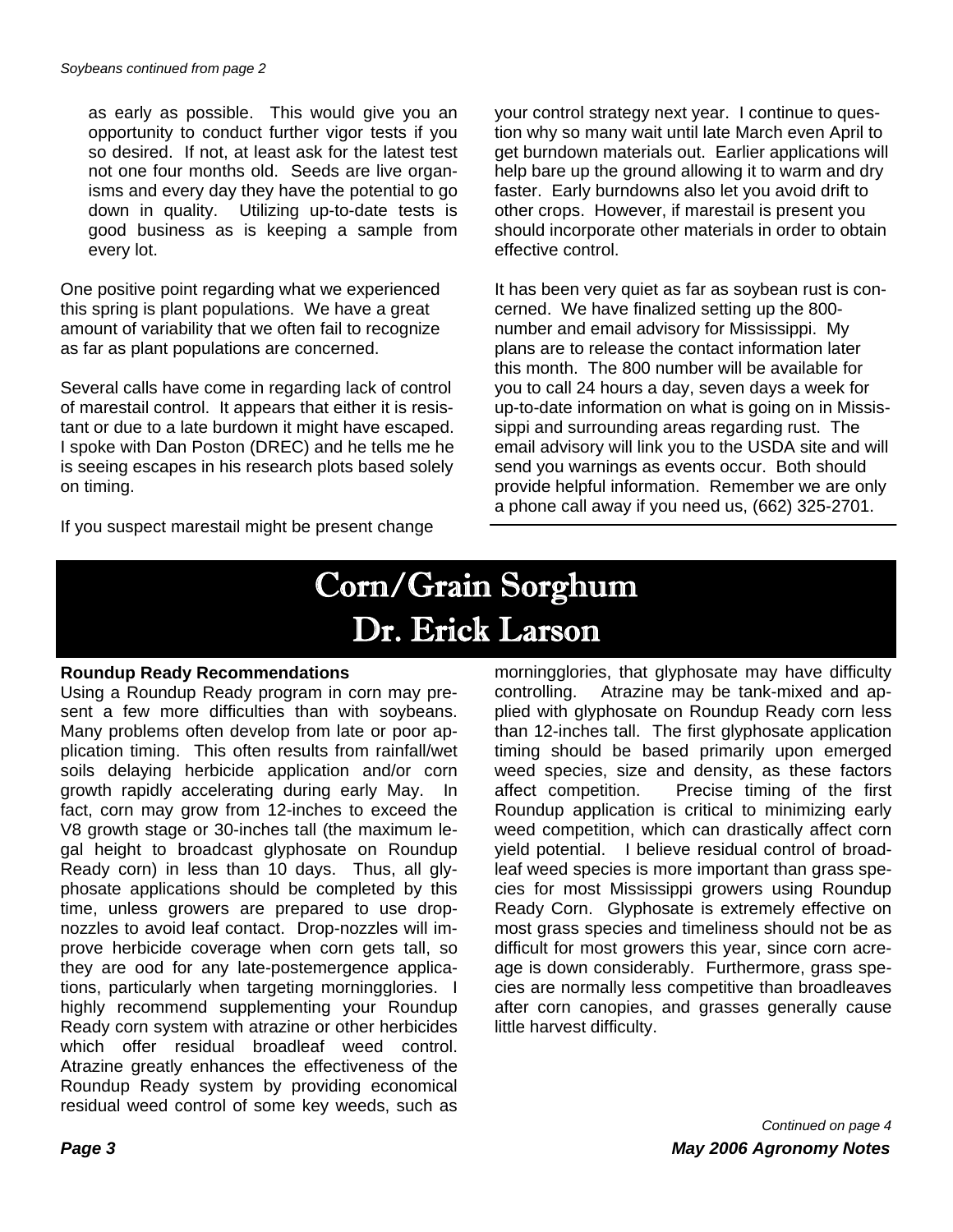#### **Not Growing Off Well?**

Many corn fields differ in early plant health. These growth problems can be caused by a multitude of factors, but can normally be attributed to nutritional limitations and/or poor root development. Many initially believe these problems result from inadequate or poor nitrogen availability, but this is rarely the case. Nitrogen is very mobile in the soil and corn requires relatively little nitrogen until rapid growth begins, so nitrogen fertilizer placement and amount rarely limit early season corn growth. However, soil pH, phosphorus, potassium, magnesium and zinc commonly limit early season corn growth in Mississippi. Field scouting will frequently reveal symptoms indicating a specific problem. However, the best method to diagnose fertility limitations is to collect soil and plant tissue samples from stunted and adjacent healthy field areas and submit these samples to a soil testing laboratory, such as the MSU Soil Testing Lab, for analysis and recommendations. This method is particularly useful for identifying marginal problems, which may not show up when using a composite soil-sampling technique.

#### **Purple Corn**

Young corn plants appearing stunted with purple lower leaves are likely suffering from phosphorus deficiency. This deficiency is especially prevalent when corn is grown following a rice crop. New leaves emerging from the whorl are usually green, but may turn purple shortly thereafter. Phosphorus deficiency symptoms often occur as young plants are exposed to warm, sunny growing conditions following cool and wet conditions. This results in a lag phase where vegetative growth exceeds the roots' ability to supply phosphorus. Young plants are especially vulnerable because their root systems are small and phosphorus is immobile in the soil solution. Any cultural or environmental factors capable of limiting root growth will magnify deficiency symptoms. Examples of such conditions include: cool temperatures, very wet or dry soil, compacted soil, herbicide injury, insect damage, and root pruning by side-dressing knives or cultivators. Acidic soil will also substantially intensify phosphorus deficiency symptoms. Low soil pH severely limits phosphorus availability to plants, which may cause deficiency symptoms even where high soil test phosphorus levels exist.

#### **Correcting Phosphorus Deficiency**

Phosphorus deficiency symptoms normally slowly

disappear when favorable growing conditions promote more root growth. However, phosphorus deficiency will likely reduce yield by delaying maturity, decreasing root and stalk development, and reducing energy transfer and storage. Treatment options to remedy phosphorus deficiency produce gradual results, particularly compared to nitrogen application, because phosphorus is immobile in the soil solution. Thus, plant roots must grow into the zone where fertilizer was applied before phosphorus uptake and plant response will occur. Surface application of phosphorus fertilizer will limit availability to the top couple inches of soil. Thus, broadcast phosphorus application would be best suited to irrigated and/or minimum tillage fields with substantial crop residue on the soil surface, where these factors would promote soil moisture, root activity and nutrient uptake in the upper few inches of soil. Phosphorus injected as a side-dress treatment would generally increase availability to roots in most situations, particularly in dryland fields. However, be extremely careful not to prune roots when

sidedressing. Corn root diameter is generally similar to plant height, so don't sidedress much closer to the row than the plant height.

#### **When should I start irrigating?**

Dry early season conditions sometimes prompt growers to consider beginning irrigation in May. Drought stress can potentially reduce corn yield anytime during corn's developmental stages. Therefore, irrigation should commence whenever soil moisture becomes limiting. Since corn's water requirement increases with plant size during vegetative stages (from emergence until tassel), plant growth stage does play a determining role, but there is not a definitive growth stage when irrigation should commence. Irrigation initiation is most dependent upon seasonal rainfall and temperatures. Corn's most critical and largest moisture requirement time interval is from tasseling through milk stages.

#### **Grain Sorghum**

#### **Sorghum establishment**

Scout sorghum fields diligently during establishment for stand, insect and weed problems. Sorghum seedlings have considerably less vigor than corn, which often translates to more difficult stand estab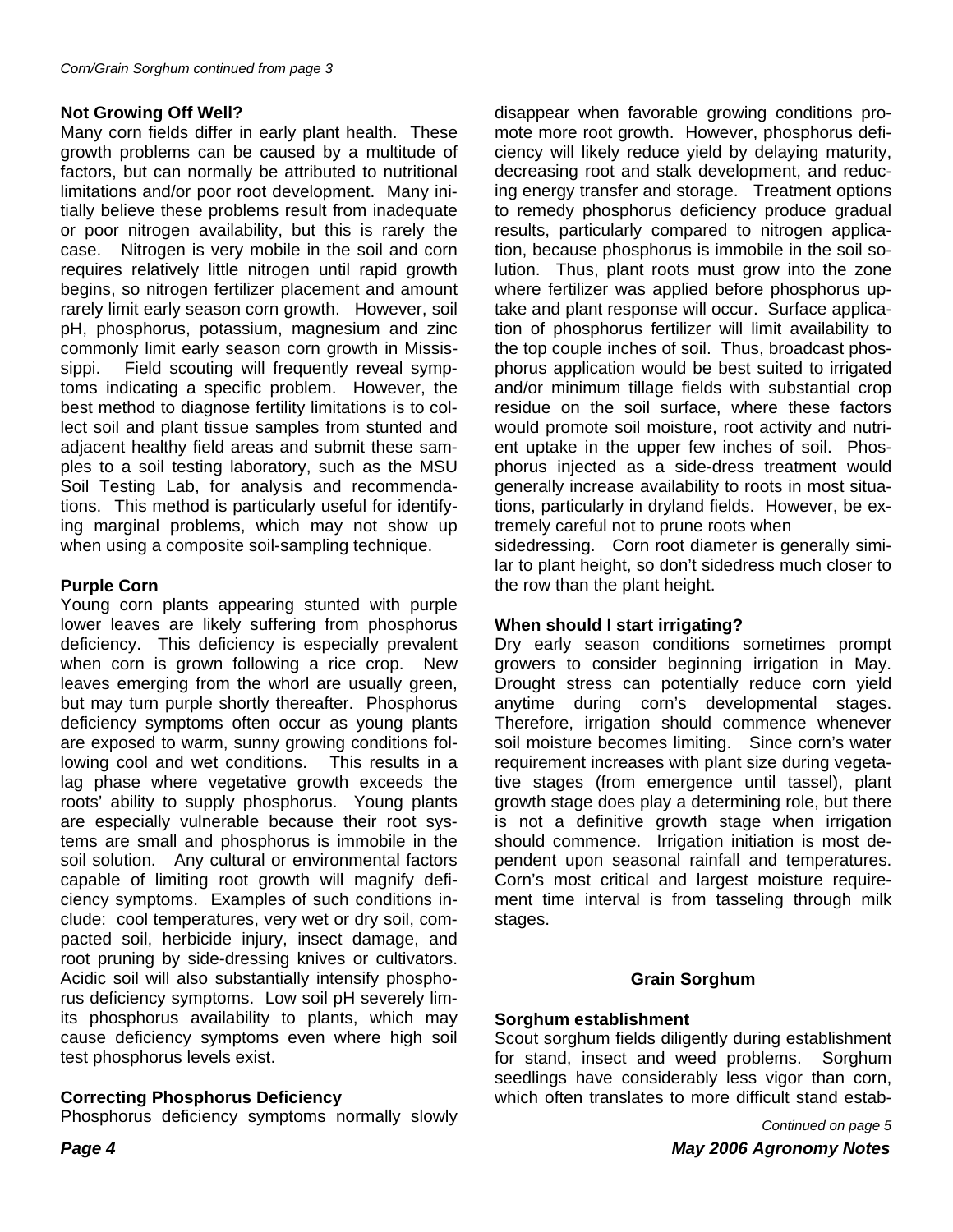lishment. Chinch bugs also prefer sorghum compared to corn and since chinch bug populations thrive during warm, dry conditions like we have experienced during April, they can cause major sorghum establishment problems. Postemergence herbicide options for sorghum are quite limited, so timely identification and response is also imperative to control weed problems. Scout sorghum fields at least twice a week until sorghum exceeds six inches in height to identify and manage field problems.

#### **Minimum Stand**

Grain sorghum has a tremendous ability to compensate for low stands by producing tillers, especially if plants are spaced uniformly. Thus, the optimum plant population for sorghum is very broad, ranging from 40,000 to 70,000 plants per acre for dryland production. Replanting would be required only if stands were reduced to less than two plants per foot of row or skips exceeding five linear feet occur in adjacent rows.

### Rice By Dr. Nathan Buehring

With the high cost of inputs for the upcoming crop, rice producers are looking for areas where they can trim costs without affecting yield. Nitrogen fertilization is not an area where we can trim unless you are above our current recommendations. As a rule of thumb for current varieties grown in Mississippi, we recommend a total of 180 lb N/A for clay soils and 150 lb N/A for silt loam soils. For semi-dwarf varieties (CL 131, Cocodrie, Cheniere, and Priscilla) on clay soils, we recommend 120 to 150 lb N/A applied preflood followed by 30 to 60 lb N/A at midseason. For varieties that are susceptible to lodging (CL 161 and Wells) on clay soils, decrease the nitrogen rate to 90 to 120 lb N/A at preflood followed by the remaining at midseason to help reduce the potential for lodging. On silt loam soils, we recommend 90 to 120 lb N/A at preflood and 30 to 60 lb N/A at midseason for all varieties.

The key to getting the most out of your nitrogen is a timely flood. Ideally, we would like to have a flood established within five days after the nitrogen has been applied. Getting a flood established outside that 5-day window can lead to nitrogen loss due to volatilization. If you find yourself outside that window, there are a couple of things you can do to help prevent losing your valuable nitrogen. I would first consider multiple-inlet irrigation. This will help you get the flood established quicker and allow for more flexibility in your irrigation program. The second thing to consider is using Agrotain treated urea. Agrotain will protect the urea from volatilization up to

10 days after application and will be the most beneficial on the areas of the fields that are not flooded within five days.

One area for potential savings is using ground applicators on precision graded fields. Last year a preflood nitrogen application, using an airplane, was approximately between \$12.50 and \$15.00 an acre. Applying the preflood nitrogen with a ground applicator could save you between \$8.50 and \$13.00 an acre. One word of caution with any application is get it applied uniformly as possible across the field. Improper applications can end up costing you more money than they are worth.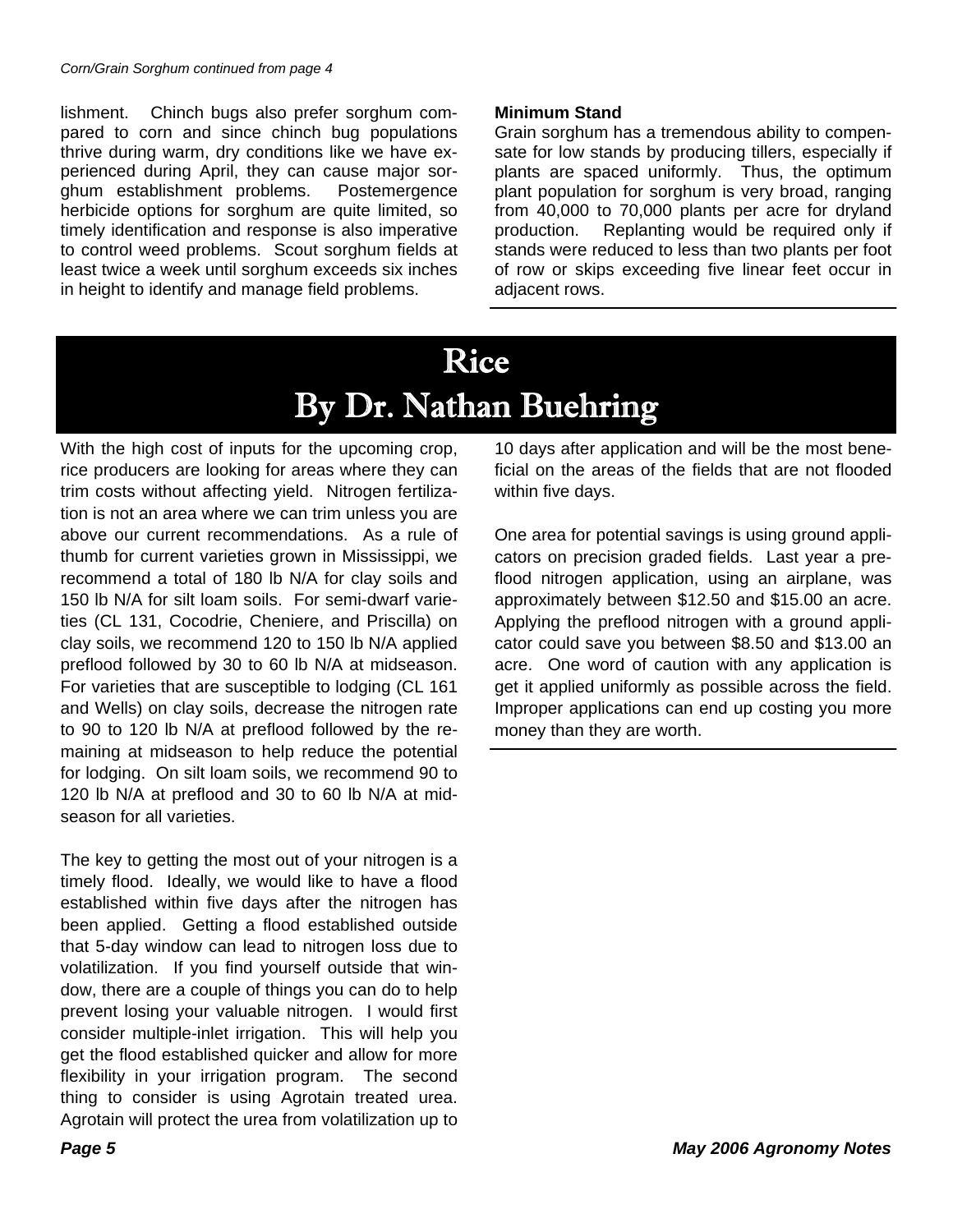## Soil Testing By Dr. Keith Crouse

Soil samples in the laboratory have slowed down. This spring we averaged a three to four working days turn around time once the soil sample was received in the laboratory. If you have a client in your county who has submitted a soil sample and it has been five to seven days since it was mailed, please call us at 662-325-3313 because the soil analysis probably has been completed or we have not received the samples.

We are receiving more samples without payment, therefore causing the fertility recommendations to be delayed. We are still receiving cash in the mail for soil test payments. Please encourage your clientele to submit payment with the samples and to use checks or money orders. Remember, soil samples submitted for troubleshooting need to be submitted in the county agent's name and not the client's. Soil test results and recommendations can be accessed through the extension intranet for county offices. Clientele can access their results via the Internet at: www.ext.msstate.edu/special/soiltest.cgi, however, the client must know his customer and AAA numbers.

### Forage By Dr. Richard Watson

#### **Reducing Production Costs on the Farm This Summer**

#### **High nitrogen fertilizer costs**

I have already discussed the role that legume crops can play in offsetting the significant costs of N as well as improving nutritional quality. However, the fact remains, especially with the warm-season dominated pastures we have in the south, that some N fertilization will always be necessary. The important thing to do is to set yourself a yield goal (i.e. how much grass you need to grow this summer and when do you need it). You can then use a ballpark figure of 50 lb of actual N/acre for every ton of bermudagrass growth required of that acre. With our warm-season dominated pastures, summer yield is generally not a problem when meeting our animal's grazing needs. The major problem arises in the need to put up a significant quantity of hay to feed back in the winter, which ultimately greatly raises our yield requirements over and above grazing. Adding cool-season production (i.e. tall fescue pastures and overseeded annuals) has the duel effect of reducing hay feeding (a problem we will discuss in the next section) and lowering summer yield requirements and hence N fertilization requirements. Your yield goal will depend on stocking rate to a large extent. For example if you are running one spring calving cow on two acres then you are going to require about 3-4 tons of dry matter production

per acre (taking into account some wastage from grazing and winter hay feeding) from your summergrass pasture which will mean a 150-200 lb/A N requirement. Incidentally, an overseeded annual clover could significantly reduce this requirement even though it is not growing during the summer.

Despite additional application costs, it is still better to split your N applications into 2 or 3 applications during the summer as there is less risk of N loss and it will spread out your yield distribution thereby improving both forage quality and utilization. It is also a good idea to perhaps concentrate your fertilizer efforts on the most productive land rather than spread it over the whole farm. Better land will often have a high yield potential and will make better use of the N. The idea is to get twice the production off half the acreage, which saves you on application costs. Nitrogen utilization and plant growth is also affected by other limiting nutrients (e.g. P and K) and soil pH, so putting N on poor fertility land can be a waste. Plant species and variety can also affect N utilization. Plant species with a higher yield potential will often make better use of N inputs relative to poorer producing species or varieties. An example would be hybrid or improved seeded bermudagrasses having a greater yield potential than much of the common bermudagrass grown.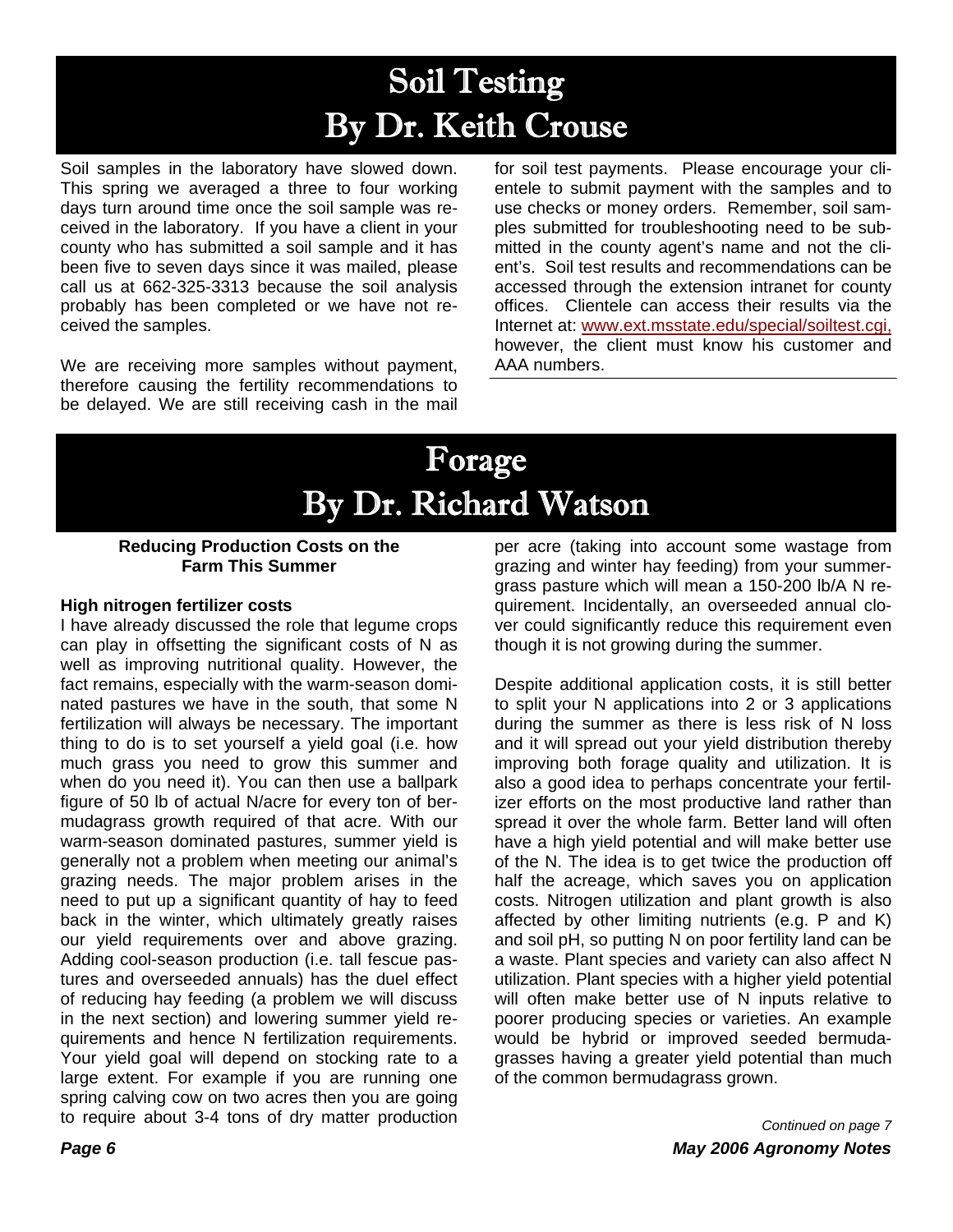Grazing is always better than hay production in terms of N recycling so you can generally get away with less N (as well as P and K) on a grazed pasture than on a hay field for the same yield.

#### **Reducing hay production**

This is becoming the most significant cost in beef cattle production in the south. The irony is that it is probably the one we can do most about. Bermudagrass and bahiagrass are great summer producers but we generally have too much of both in our pasture systems leading to high winter hay feeding. If you have land that can grow tall fescue I strongly urge you to consider planting the novel endophyte tall fescues. You may think the seed costs a lot but it does not take a big reduction hay feeding to more than cover the seed costs. An acre of stockpiled tall fescue can provide enough forage to winter a dry cow without any need for hay. For those of us not able to grow tall fescue, then overseeded annual grasses and legumes are our cool-season forages. There is more risk with these and annual costs may be greater due to establishment, but I would again suggest you at least compare the costs to a hay system. Another option for the non-fescue areas is to consider 'stockpiling' bermudagrass in the fall for winter grazing. Dr Larry Redmon and Texas A&M has shown that grazing stockpiled bermudagrss during October, November, December, and January can reduce per cow costs by about \$70 when compared to a hay feeding system. The common misconception is that the bermudagrass loses too much quality during stockpiling. The data show that protein levels change very little and do not get below 8%, and while energy does fall during the winter it is usually as good if not better than hay and more than adequate for dry cows.

 The total elimination of hay is not practical, and in fact quite dangerous given the chance of drought and other climatic extremes. Hay is always necessary as an 'insurance policy' but we can certainly reduce how much we need to feed each year, and I think even get away without having to feed hay in most years.